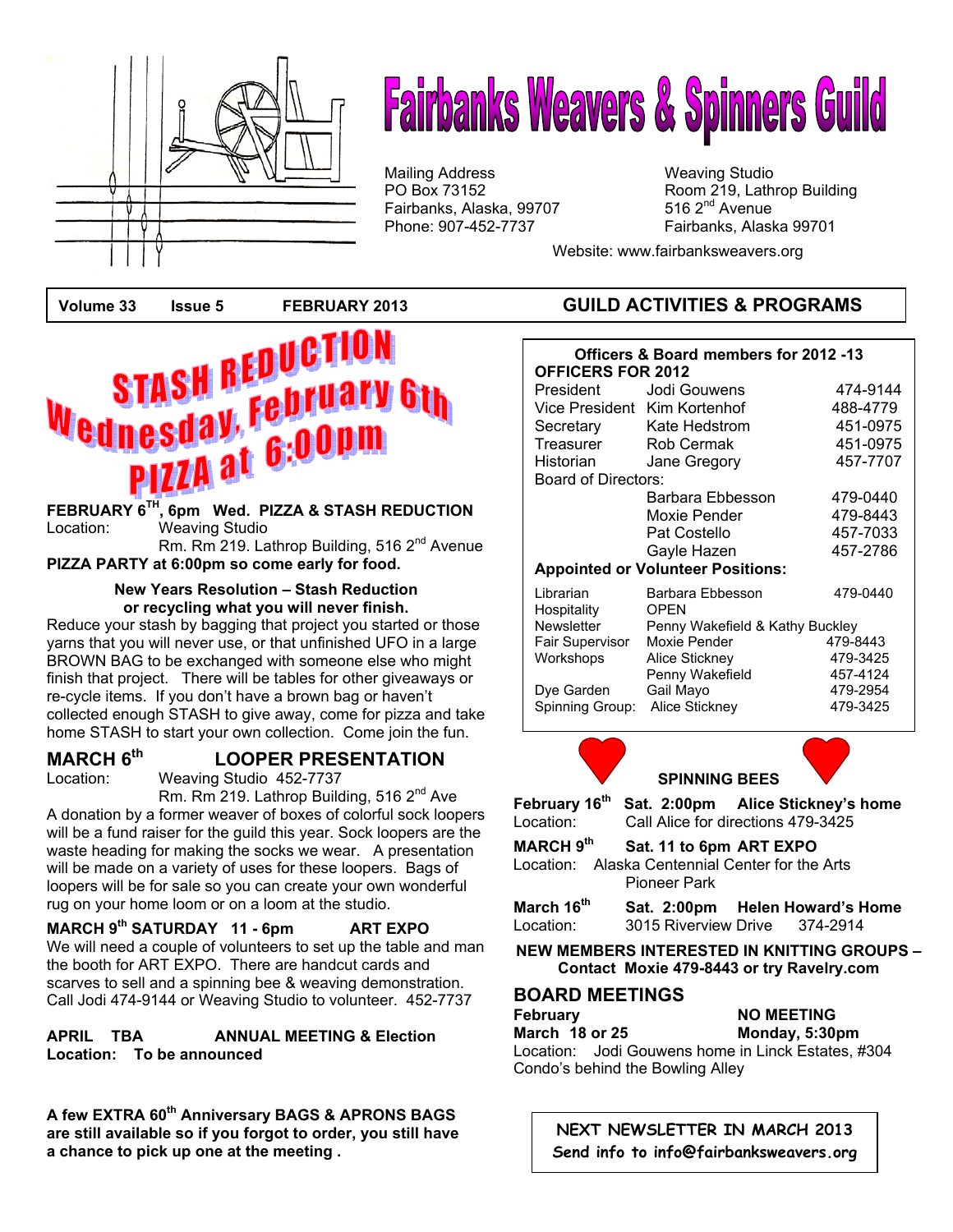

#### **MEMBERS IN THE NEWS & THANK YOU'S to the following:**

**Thank you to HELEN HOWARD for hosting the winter picnic.** Lots of fun, as always with the white elephant exchange.

**Welcome to New Member: LAINEY OATES,** one of the few weavers who has enrolled in almost all of the weaving classes offered and continues to weave as she continues in her business career.

**KATE HEDSTROM, MOXIE PENDER & JODI GOUWENS** are off for short vacations. Kate to a Madrona, knitting retreat with fiber classes in Tacoma, Moxie with her daughter to Portland and Jodi to see relatives in Arizona.

New member and weaver, **HANNAH STIVER,** has a new loom. Over the holidays, she wove last semesters final project, a deflected double weave scarf on a table loom from the studio, then proceeded to weave 10 more yards of deflected double weave for scarves, she was hooked. A former member brought in a Table Loom for sale with a warp already on it and it now belongs to Hannah. A quick and fast sale.



**Friday, March 15 to Sunday, March 17. Anchorage Weavers & Spinners Guild Workshops Barbara Walker workshops** '**Stripes with Attitude' workshop**

Spaces available in this workshop, which includes & covers supplemental warps. The ply-splitting workshop is filled

WORKSHOP DESCRIPTION: Bold or subtle, stripes can be so much more than different colored threads. Learn the roles color, texture, pattern and structure can play in designing stripes with pizzazz. Sample weaving includes twill and lace manipulations, textured lines, extracting portions of turned patterns and various uses of supplementary warps. Registration form. Requirements: 8 shaft loom. **N E W**

Cost : \$160.00 includes \$10.00 materials fee. \$80.00 due upon registration.

www.barbarajwalker.com/stripes.html

If you are interested in this workshop – contact Marilyn Barker (afmhb@uaa.alaska.edu) or Kathryn Young (sweetenergy@gci.net)

http://www.anchorageweavespin.org/workshops/Barbara WalkerWorkshipStripes-registration.pdf

 (Note that the lower half of Stripes with an Attitude form needs to be mailed to Barbara Walker, barbara@barbarajwalker.com.

Marilyn says: "If anyone from Fairbanks wanted to come to Anchorage and take the workshop, we could find housing for them. One person could easily stay with me, and I'm sure others would offer as well. I hear lots of good things about her (Barbara's) knowledge and teaching ability."

#### **MARCH 30th SAT. QIVIUT SPINNING WORKSHOP INSTRUCTOR: Wendy Elsner**

Wendy has been spinning for 30 years and has traveled the world, teaching spinning and weaving in Iceland, Greenland and Australia/New Zealand. She happens to be in Fairbanks for the next couple of months so we have planned a spinning workshop on qiviut. How to clean the musk ox wool & the techniques for spinning this wonderful fiber. More information in March's newsletter regarding materials, the fee & location. SAVE THE DATE. To Register: call the Weaving Studio: 452-7737

**STUDY GROUPS DEMO'S MINI-WORKSHOPS** 

**Februray 9th Sat. 12 – 3 SPINDLE & WHEEL SPIN-IN** Brush up on spinning, come & play. Lots of fiber, hand cards, spindles & a broad variety of spinning wheels to try. You name it, we have it. Some wheels are for sale

**Februray 16th Sat. 2 pm SPINNING BEE**  Location: Call Alice for directions 479-3425

**Februray 17th Sun. 12 – 3pm TAPESTRY STUDY How to warp for a woven necklace** 

Anyone interested in warping a tapestry frame or the inkle loom, please feel free to join us. FREE

**February 23rd Sat. 12 – 4pm Machine Sewing Basics**  Sewing machine basics for beginners. Improve your sewing skills on the sewing machine, changing the needle, oiling, sewing skills for quilting or handwovens for making small projects. Machines & material provided.

**March 2 Sat. 12 - 3pm ON LOOM WARP PAINTING**  Demonstration of on loom warp painting with Inko dyes.

**COMING IN 2013 Felting Symposium Machine Knitting**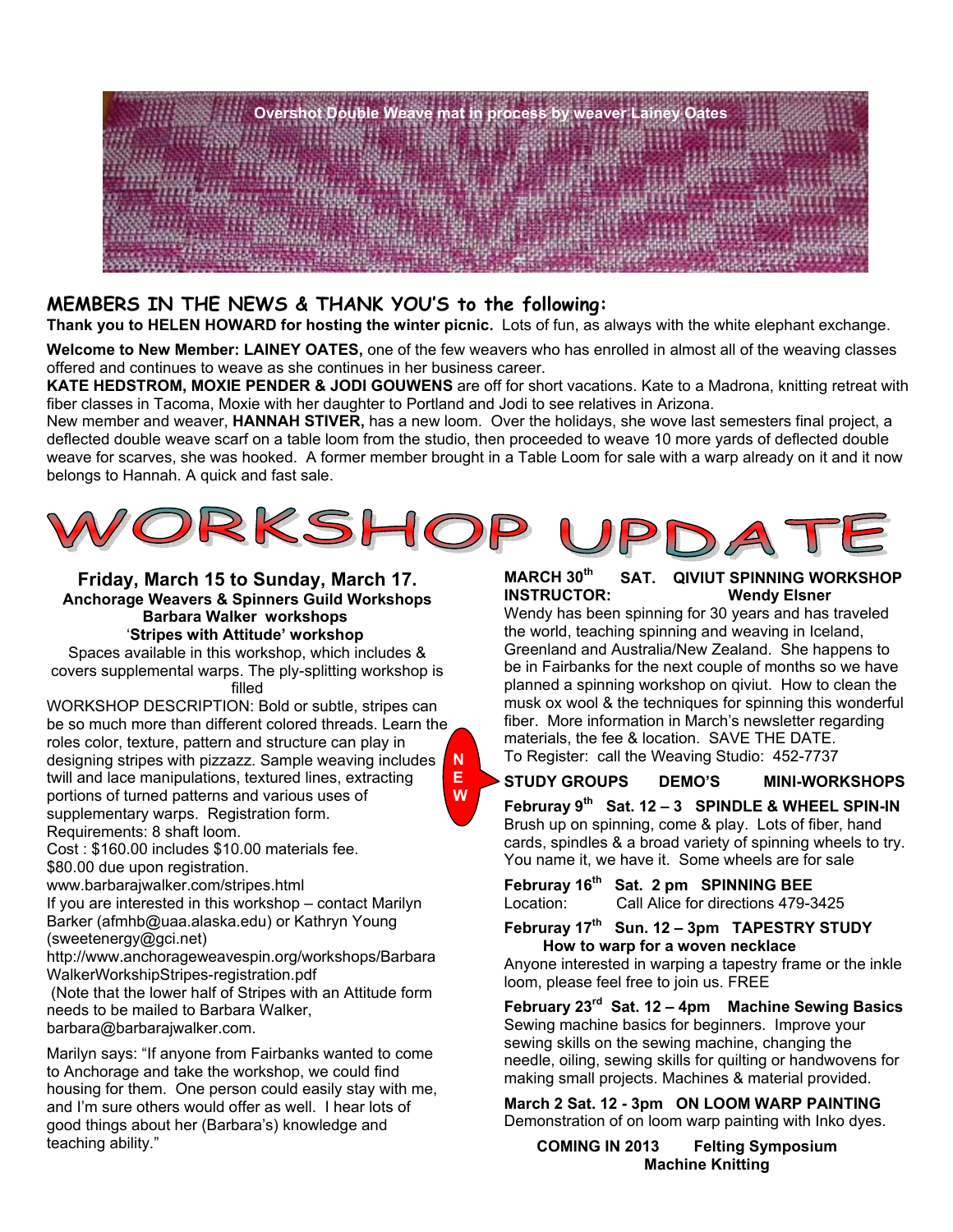#### **August 25 - 30 Beginning Pine Needle Basketry**

This class is being taught by Jeannie McFarland, a well known author of several books on this subject, at her "Floatel" in Thorne Bay Alaska, in the Ketchikan area. This is a wonderful opportunity to learn basic pine needle basketry from an expert while enjoying a beautiful area of Alaska. Basket Class is 2 hours a day with additional time spent working outside side of class hours. See websites below for more info on location and teacher. This class is sponsored by Osher Lifelong Learning. Who may participate? Members of OLLI at UAF who are:

Adults over 50 (\$35 annual membership fee) and their adult companions. Companions do not need to be over 50 but must pay \$35 OLLI fee. Details of this trip are on the website: https://www.uaf.edu/olli/travel/ Don't book your Ketchikan flight until participation of the minimum 4 people is confirmed.

MORE INFO on McFarland's Floatel with photos can be seen at: http://mcfarlandsfloatel.com/

See samples of Jeannie's expert baskets at : http://www.basketsandbullets.com/baskets.html

#### **IN OUR EMAIL BOX:**

Here are two places for info on **COLOR THEORY** and the color blender site is wonderful. You pick two colors and it will blend them and give all the shades from the top to the bottom. Great tool for designing**.**  http://www.worqx.com/color/index.htm http://meyerweb.com/eric/tools/color-blend/ **VIDEO's & Websites** 

http://www.npr.org/blogs/krulwich/2012/12/22/167798393/i t-s-december-brr-is-my-house-shivering - GREAT QUICK VIDEO (A great video where they knitted everything, covered everything then unknitted everything in order to film it.

**3 minute video with knit sweaters!** Since 1955, Loes Veenstra has knitted over 550 sweaters and stored them in her home on the 2nd Carnissestraat in Rotterdam. The sweaters have never been worn. Until today. Loes and the fruit of her decades of knitting were 'discovered' by Museum Rotterdam. The museum has put her sweaters on display as part of the exhibition.

#### http://www.youtube.com/watch?v=Pul1Ja8gWBg

#### **2013 SURFACE DESIGN CONFERENCE San Antonio, Texas, from June 6-9, 2013 Deadline for submissions for the Fashion Show**  *Fabricate* **is March 1, 2013.**

Submission guidelines are available at http://www.surfacedesign.org/subpage/sda-membersshows. Digital submission is conducted through CaFÉ (www.callforentry.org). Any artist over 18 years old who wants to exhibit can join SDA and submit up to three http://www.surfacedesign.org/join. For more information and registration, go to www.surfacedesign.org/2013conference.





**FAIRBANKS ARTS ASSOCIATION BEAR GALLERY Exhibits & DEADLINES** 

**ARTISTS can sign up for ART EXPO - SATURDAY, MARCH 9TH**

**SALES & DEMO FOR THE GUILD Please volunteer to help demo & sell**

#### **27TH ANNUAL INTERIOR ARTISANS**

 **Entry Deadline: Sunday, MARCH 31st Opening April 5 - 27 For prospectus & information regarding these exhibitions: www.fairbanksarts.org** 

#### **National COMPETITIONS FOR WEAVERS**

**HGA's annual Small Expressions 2013 exhibit Entry deadline: February 25, 2013 Fine Line Creative Arts Center Saint Charles, Il. May 31 - September 7, 2013** 

#### **Pikes Peak Weavers Guild,**

#### **Colorado Springs exhibit 2013**

**Entry Deadline: April 8, 2013 Woven Together: Firestorm Juried exhibit commemorating 2012 U.S. wildfire season. Hagnauer Gallery, Business of Art Center, Manitou Springs, CO. June 21-August 3, 2013, Download prospectus: www.PikesPeakWeavers.org/firestorm**

**NORTHWEST WEAVING CONFERENCE & WORKSHOPS Bellingham, WA**. **JUNE 21 – 25, 2013 http://www.anwg-conference-2013.com/** 

#### **INTERMOUNTAIN WEAVER'S CONFERENCE**

 **Fort Lewis College, Durango, Colorado JULY 25 - 28, 2013** 

**For newsletter & workshops etc:** 

**http://www.intermountainweavers.org/index.php http://www.intermountainweavers.org/Downloads/Nwsletter/IWC %20Newsletter%20September%202012%20rev%206.pdf** 

#### **NEW YEARS RESOLUTIONS**

**Bring a new friend to guild meetings. Make a resolution to attend more meetings, volunteer for GUILD office positions**